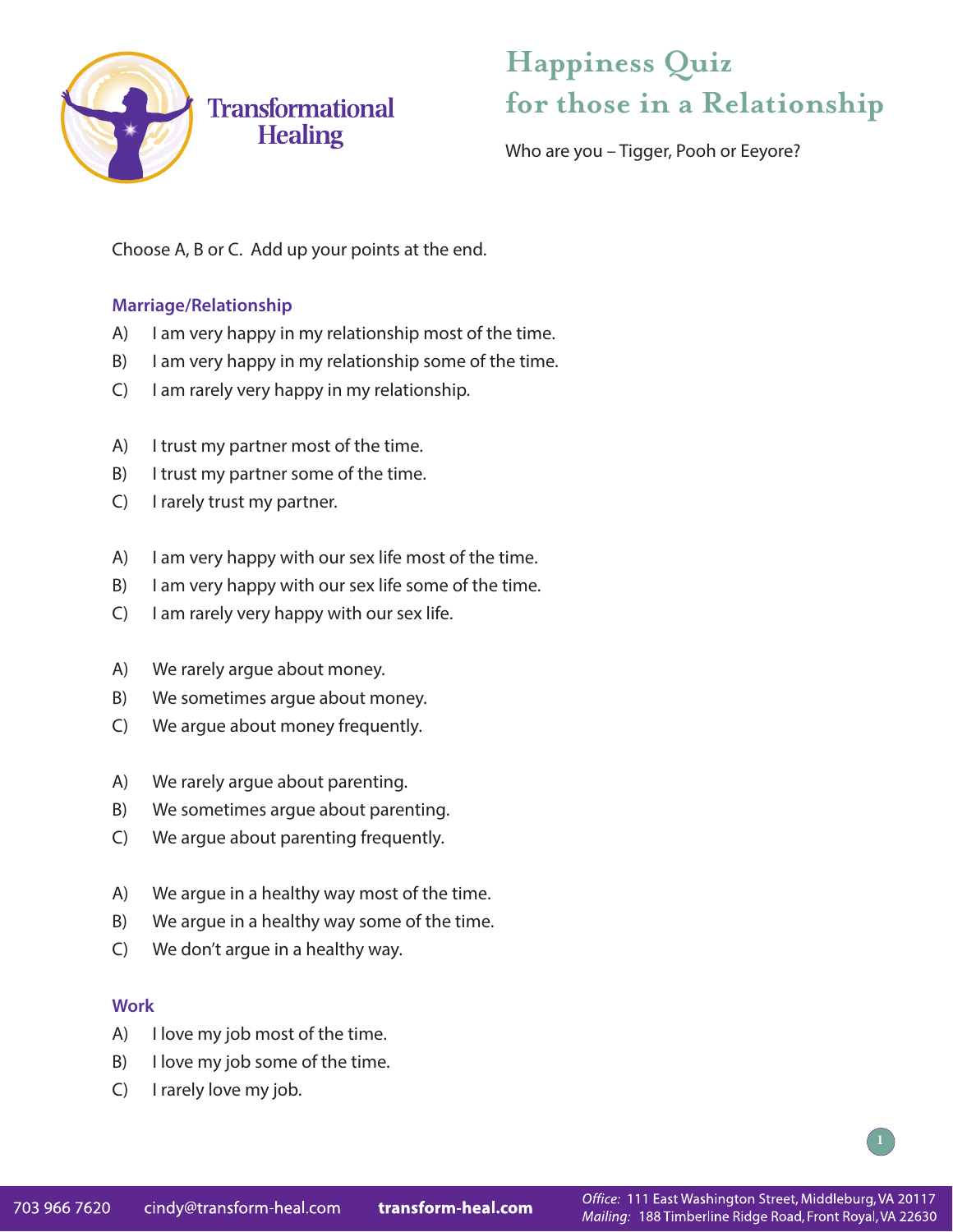

## **Transformational Healing**

# **Happiness Quiz for those in a Relationship**

Who are you – Tigger, Pooh or Eeyore?

#### **Stress**

- A) I rarely feel stressed in my life.
- B) I sometimes feel stressed in my life.
- C) I feel stressed frequently in my life.

### **Enoughness/Confidence**

- A) I feel good, smart, successful enough most of the time.
- B) I feel good, smart, successful enough some of the time.
- C) I rarely feel good, smart, and successful enough.
- A) I am extremely confident in my life most of the time.
- B) I am extremely confident in my life some of the time.
- C) I am rarely extremely confident in my life.

### **Trust**

- A) I trust the decisions I make most of the time.
- B) I trust the decisions I make some of the time.
- C) I don't trust the decisions I make in my life.
- A) I trust most people most of the time.
- B) I trust most people some of the time.
- C) I rarely trust people.

#### **Boundaries**

- A) I can say "No" to others with compassion most of the time.
- B) I can say "No" to others with compassion some of the time.
- C) I can rarely say "No" to others with compassion.

#### **Friends/Tribe**

- A) I have a group (more than 2) of people I can confide in that mirror my strength, and I can ask for help when I am struggling.
- B) I don't have a group (more than 2) of friends I can confide in that mirror my strength, and I can ask for help with I am struggling.

**2**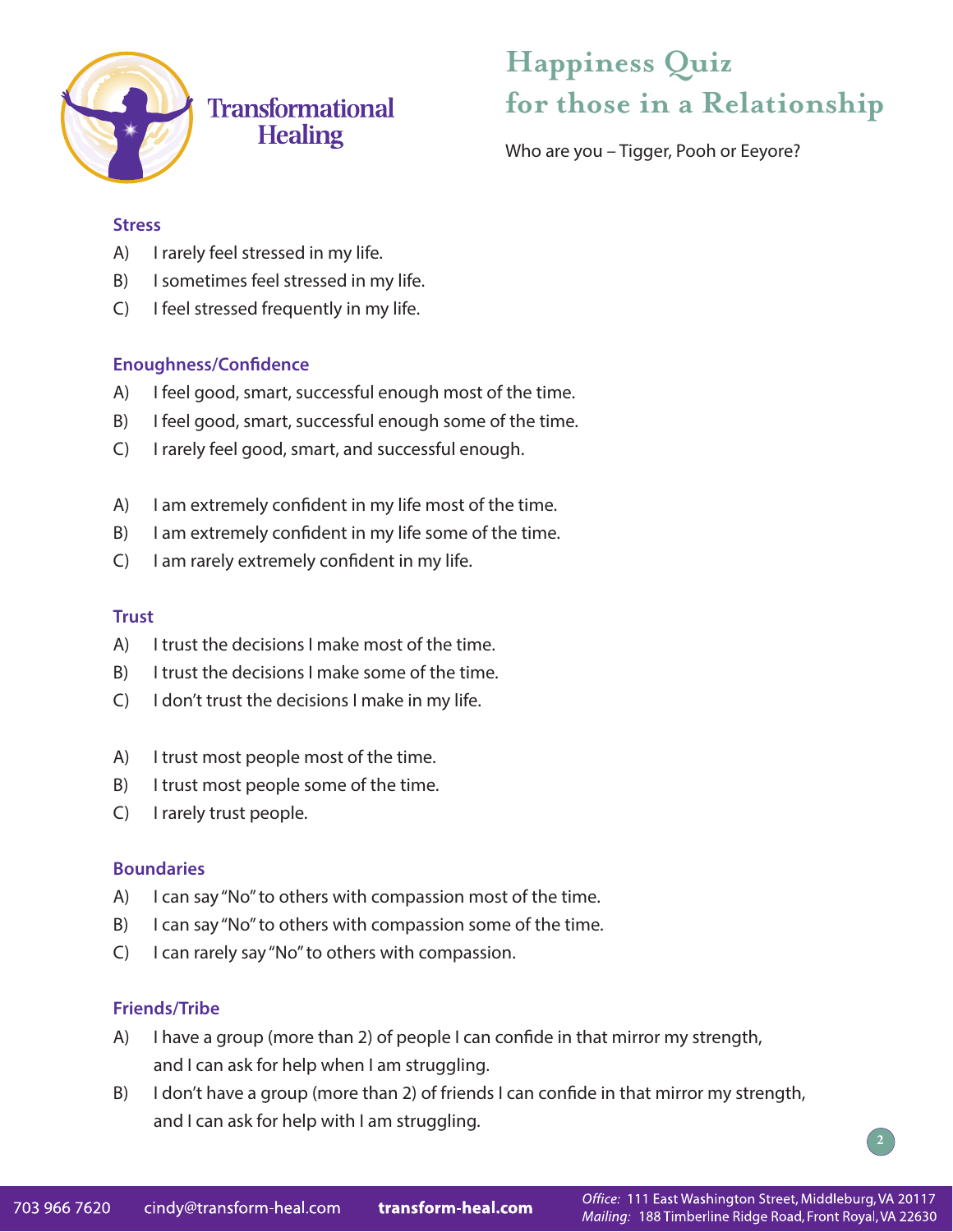

# **Happiness Quiz for those in a Relationship**

Who are you – Tigger, Pooh or Eeyore?

## **You are almost done!**

Add up your points.

Each  $A = 3$  points

Each  $B = 2$  points

Each  $C = 1$  point

Go to the next page for your results.